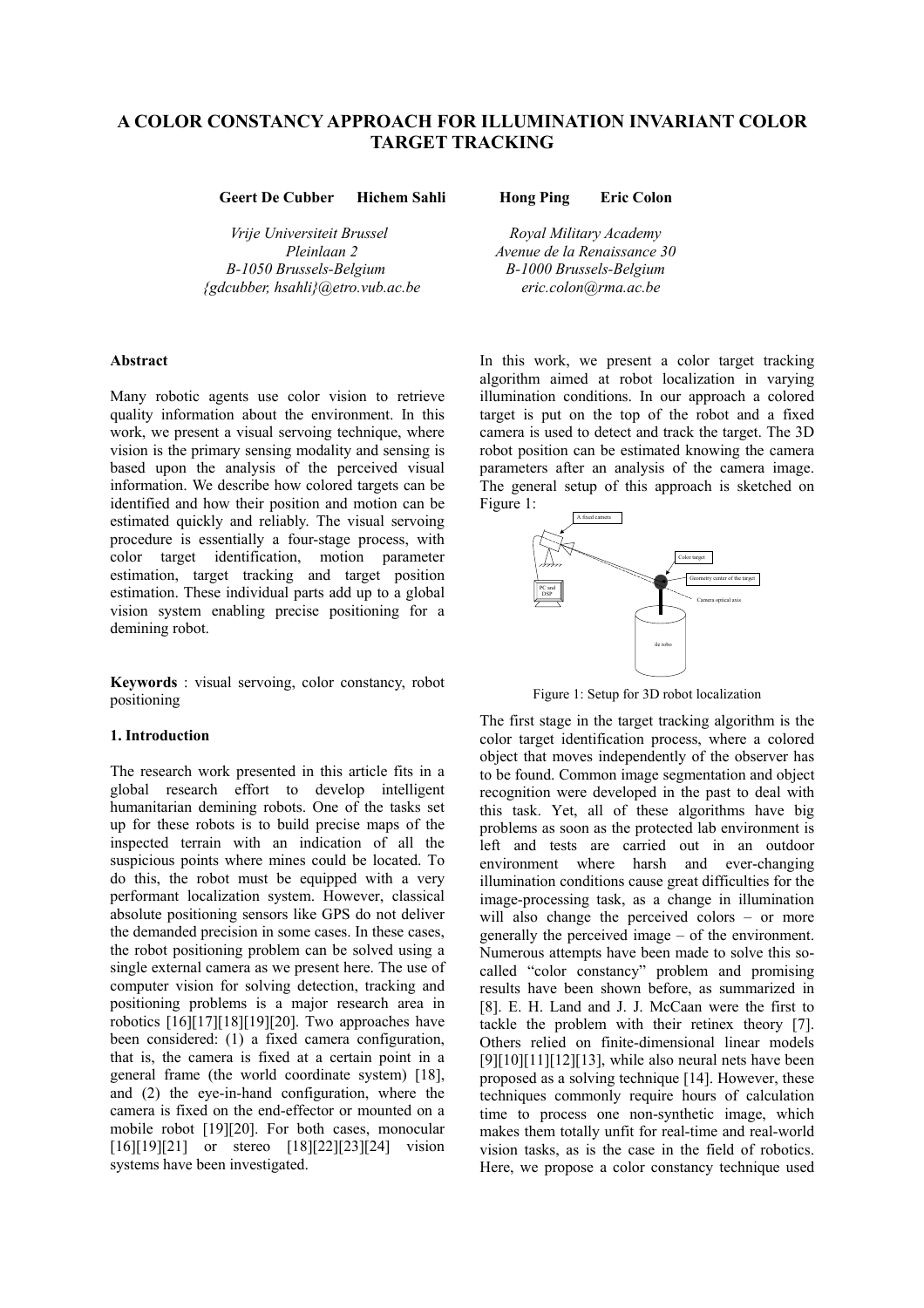for real-time target identification under varying illumination conditions.

Once the target object is identified, it can be tracked. Target-tracking refers to a method that enables a visual system to locate the target in its field of view using consecutive images. In our system the target is mounted on a mobile robot. The target tracking problem is regarded here as a camera control problem. We use the parameters estimated during the target detection step as well as the camera calibration parameters to control the camera's motion (pan and tilt) and try to keep the target center coincident to the image center. Moreover, the distance to the target is estimated using a proportional scaling, so that a precise positioning of this target object, the robot system as a whole or just the end-effector can be performed.

The rest of this paper is organized as follows: first, we will explain the used color constancy approach to achieve an illumination invariant color classification. Next, we show the working principles of the actual target tracking process. In paragraph 4, we will discuss the target localization procedure, which is most important for robotic applications. Finally, we present some results and conclusions.

## **2. Illumination invariant color classification**

Our approach is directly based upon the physical characteristics of color reflection. The main problem for the correct interpretation of a camera image is that the measured intensities are function of a huge number of parameters and most of them cannot be retrieved in any possible way due to their strong interconnectivity. The color of an object in the image is therefore more an appearance than a real material property. Nevertheless, color can be used to identify objects as long as the parameters which influence the formation of the perceived color are taken into account. To do this, we make use of the dichromatic reflection model, which was first introduced by Shafer in [1]:

$$
\rho_c = k_b(\overline{n}, \overline{i}, \overline{v}) \int_{\lambda} e(\lambda) . f_c(\lambda) . r_b(\lambda) d\lambda + k_s(\overline{n}, \overline{i}, \overline{v}) \int_{\lambda} e(\lambda) . r_s(\lambda) . r_s(\lambda) d\lambda \tag{1}
$$

With:

 $\rho_c$ : the measured intensity of channel c  $e(\lambda)$ : the normalized light spectrum  $f_c(\lambda)$ : the c<sup>th</sup> channel sensor response function  $r(\lambda)$ : the surface reflectance function  $k_b$ : attenuation factor for the body reflectance *ks*: surface reflectance attenuation factor  $n$  : the normal to the surface patch

*i* : the direction of the illumination

 $v$  : the viewing direction

Among the different color spaces, our choice went out to the l1-l2-l3-space, a color space which was originally introduced by Gevers and Smeulders in [6]

as a space that uniquely determines the direction of the triangular color in the RGB space. It poses an attractive alternative to the HSI space due to its computational simplicity. The space can be formulated as follows:

$$
l_1 = \frac{|R - G|}{|R - G| + |R - B| + |G - B|}
$$
  
\n
$$
l_2 = \frac{|R - B|}{|R - G| + |R - B| + |G - B|}
$$
  
\n
$$
l_3 = \frac{|G - B|}{|R - G| + |R - B| + |G - B|}
$$
  
\n(2)

In [15], Gevers and Smeulders prove that according to the dichromatic reflection theory, this space is invariant to highlights, viewing direction, surface orientation and illumination direction. This means that we can work with a simplified form of equation 1:

$$
H_{11-12-13}(x,t) = \int_{\lambda} e(\lambda,t) . f_c(\lambda) . r_b(\lambda,x) . d\lambda \quad (3)
$$

Equation 3 can be discretized by sampling over a number of wavelength bands. We chose to use a finite dimensional linear model with a limited amount of parameters and using 10 basis functions:

$$
e(\lambda, t) = B_e \cdot q_e \qquad (4)
$$

$$
r_b(\lambda, x) = B_r \cdot q_r
$$

The columns of the  $N \times N_e B_e$  matrix and those of the  $N \times N_r B_r$  matrix represent the basis functions for the light spectrum and the reflectance spectrum respectively. The  $N_e$  element  $q_e$  vector and the  $N_r$ element *qr* describe respectively the illuminant and the body reflectance spectrum.

The problem with this representation is that the basis and sensor sensitivity functions are not well known. To avoid this difficulty, we use an approach similar to the one described in [4], which introduced a lighting and reflectance matrix, parameterized using 4 x *Ne* variables in a manner that is independent of basis functions and sensitivity functions. This leads to a general equation:

$$
h^{\scriptscriptstyle T}=q_e^{\scriptscriptstyle T}.\sigma\quad(5)
$$

With:

 $h^T = (h_1 h_2 h_3)$ <sup>σ</sup> *= (*<sup>σ</sup>*<sup>1</sup>* <sup>σ</sup>*<sup>2</sup>* <sup>σ</sup>*3)* a *Ne* x *3* matrix holding all the reflection characteristics for a specific image point

In a learning phase, the algorithm learns the reflection characteristics of the object to be tracked. Small patches of images are accumulated over time while the material in question is subjected to a varying illumination. All intensity measurements are combined in an *f* x 3.*p* color measurement matrix *H*, while *p* is the number of pixels in the scene patch and *f* the number of frames sampled. If we sample for long enough, then eventually *f* will grow larger than *p* and the light spectrum matrix *Q* and the reflection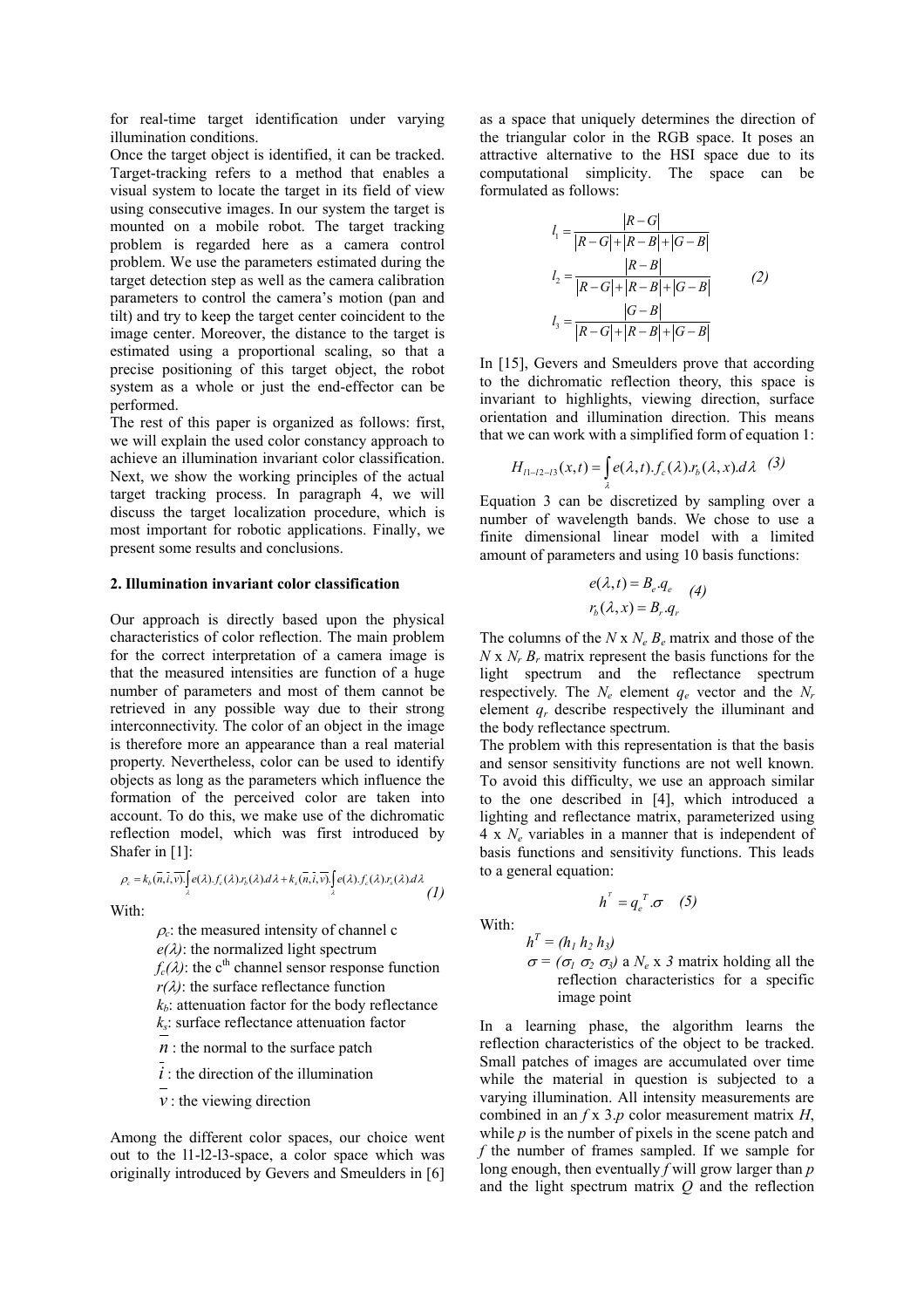characteristics matrix *S* can be recovered by applying singular value decomposition on *H*. Thus, all factors in equation 6 can be calculated:

$$
H = Q.S \quad (6)
$$

At this moment, the light spectrum distribution if the illuminant *l* is known  $p(q_e|l)$  can be calculated. This can be done because *Q* is independent of the material. We use an Expectation Maximization (EM) clustering method [3] to derive the reflection distributions. This algorithm applies multivariate Gaussian mixture modeling with an unknown number of mixture components, so the number of clusters isn't fixed on beforehand, which makes the classification very flexible. The result of this calculation is an  $N_{LS}$  x  $N_e$  light spectrum matrix L and an  $N_e x$  3 reflectance spectrum matrix *R*, with  $N_{LS}$  the number of illuminant spectra distinguished by the EM algorithm.

Now that we have estimates of the reflectance spectrum of the target object and now that we've obtained illuminant spectra corresponding to different lighting conditions, we want to correctly classify newly presented pixels as belonging to the target object or not, while keeping track of newly arising lighting conditions. We present a Bayesian solution to solve these problems. New scene properties are brought into the model based upon the Maximum A Posteriori (MAP) estimate of these parameters given the color measurements. When applying this classification, we search for the conditions that maximize  $p(o = o_{T_{\text{greet}}} l, q_e, \sigma | h)$  for any values of the lighting condition *l*, the illuminant spectrum  $q_e$  and the reflectance spectrum of the target object  $\sigma$ , given the color measurement triplet *h*. The equation we want to solve is:

$$
[\hat{o}, \hat{l}, \hat{q}_e] = \underset{[l, q_e]}{\arg\max} p(o, l, q_e, \sigma | \hat{h}) \quad (7)
$$

Using Bayes' rule, it can be shown that:

$$
p(o, l, q_e, \sigma | \hat{h}) \propto p(\hat{h} | q_e, \sigma).p(q_e | l).p(l).p(o) \quad (8)
$$

The pixel classification procedure calculates the probability  $p(o, l, q_e, \sigma | \hat{h})$  for each pixel and labels the pixel as belonging to the target object or not based upon the result. Using this theorem, the pixel classification is no longer performed directly based upon the pixels color value, as is classically done, but based upon the derived reflection characteristics. This method makes the detection process very robust and recovers the target shape, which enables the estimation of the target image size.

During the actual tracking phase, the illumination model is continually updated using Bayesian reasoning. In this model updating stage, estimates for new lighting conditions and their corresponding illuminant spectra are calculated. It is this procedure that ensures the adaptive nature of the pixel classification process within the general targettracking program. The philosophy of this procedure is that we take a small patch from the target object, try to recover the spectrum of the illuminant shining on this part of the target object and update our model if necessary. This algorithm doesn't need to run completely at every iteration, since there won't be a new illumination condition with every new frame and only noteworthy changes in illumination will result in the model being updated, so there are a lot of exit conditions built into the process. The calculation of the new illumination condition itself can happen very rapidly, since we already know the reflectance spectrum matrix. After acquiring a nominal color triplet measurement  $h_N$ , we can write:

$$
q_e(N_{\text{new}}) = h_N . R^{-1} \quad (9)
$$

With *Nnew* the index of the rarest illumination condition within the *L* matrix, which will thus be replaced by the new lighting condition.

After the pixel classification process, the target object will never be completely recognized, there will always be outlier pixels. This is shown on figure 6 in the results paragraph. To solve this problem, we use morphology filtering. During the color detection we create a corresponding binary image. For this binary image we use morphology filtering to do image segmentation. A square mask of 5 by 5 pixels is used as the structuring element in our application. Figures 7 and 8 show processed results. The white color shows the detected region after image segmentation and all the pixels in this region are considered as the detected pixel. The region is connected and represents the target shape very well.

## 3. **Target tracking**

In fact, the target-tracking problem can be regarded as a visual servoing problem. In our system the target is mounted on a mobile robot. A calibrated camera fixed at the origin of the world frame is controlled through its pan  $(\alpha)$  and tilt  $(\beta)$  angles to bring the target image center onto the image plane center. The camera zoom is also controlled to maintain a high signal-to-noise level. Figure 2 shows the camera control parameters which were defined.



Figure 2: Camera control parameters

The proposed camera control method consists of two parallel processes: one process controls the pan/tilt camera platform in order to track the target; the other process uses a predictor to track the target in the image plane. Due to the fact that the robot moves with an unknown model, the servomotor-cameratarget system is a time variant system. The target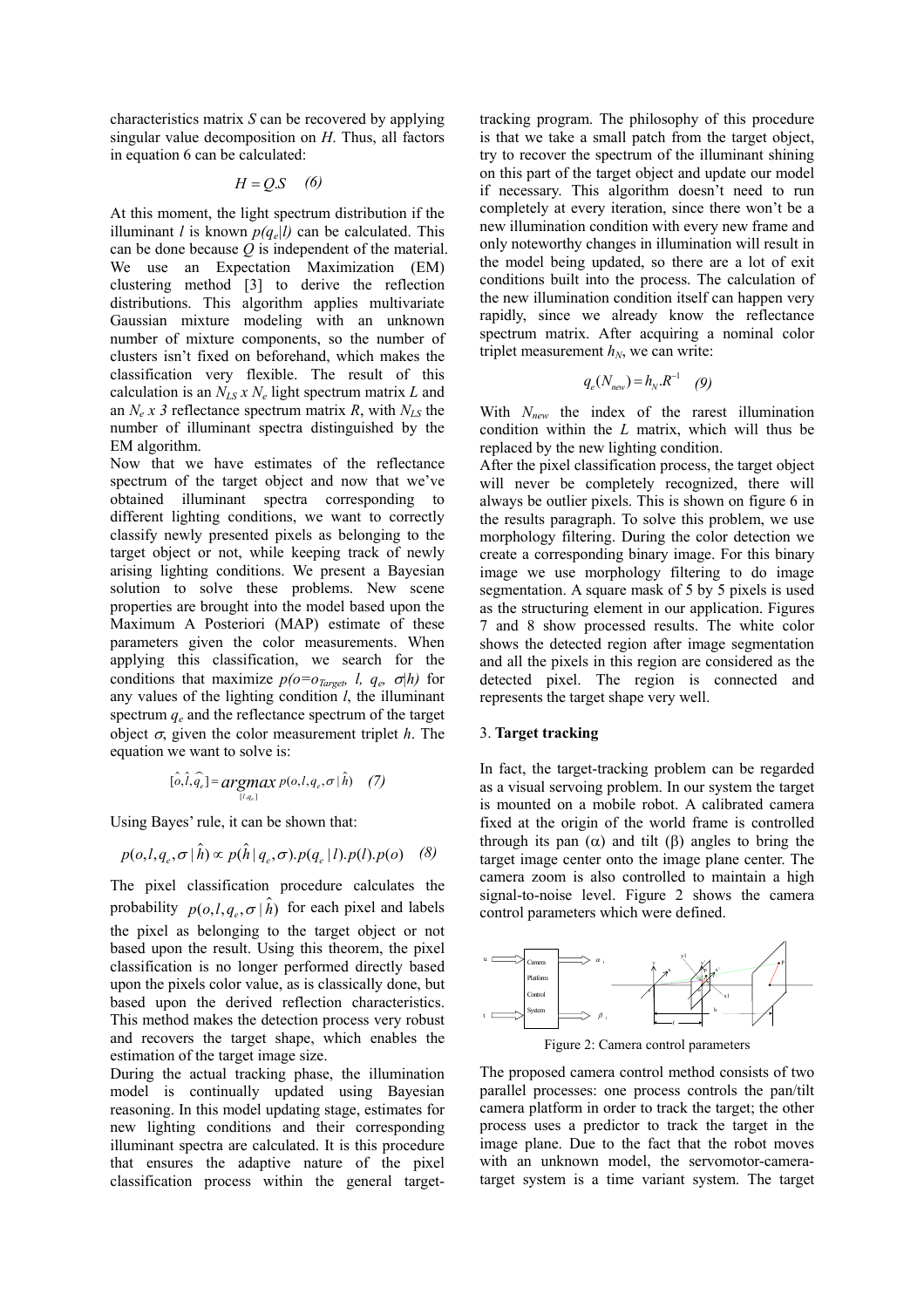motion model has to be identified in real time. Motion parameter estimation uses the visual input to estimate the dynamic properties of the target object. Initially, we set up a computational model based upon the theoretical aspects of the different components of the visual servoing system. This step comes basically down to perform a parameter identification for this theoretical model. In order to meet the system dynamic characteristic requirements we developed a two-phase control strategy. The first one is an initialization phase, in which the motion dynamics are estimated and during which the target is tracked with a PI regulator. The more interesting second phase control consists of a feedback control strategy shown in Figure 3. The plant is modeled as a dynamic system as shown in Figure 4.



Figure 3: Feedback control strategy



Figure 4: Model of the plant

In our implementation a second order difference model is considered. The system functions are

$$
\begin{bmatrix} x_1(k+1) \\ x_2(k+1) \end{bmatrix} = \begin{bmatrix} 0 & 1 \\ -a_0(k) & -a_1(k) \end{bmatrix} \begin{bmatrix} x_1(k) \\ x_2(k) \end{bmatrix} + \begin{bmatrix} 0 \\ 1 \end{bmatrix} u(k)
$$

$$
y(k) = \begin{bmatrix} b_0(k) & b_1(k) \end{bmatrix} \begin{bmatrix} x_1(k) \\ x_2(k) \end{bmatrix} \quad (10)
$$

Where:

 $-(x_1, x_2)$  is the state vector corresponding to the camera angles and angular velocity.

 $(a_0, a_1, b_0, b_1)$  are the system parameters to be estimated.

These parameters are estimated using LSM method from a set of input image frames and camera control parameters.

The feedback control strategy is implemented with system state vector estimation using Kalman filtering. The detail of the observer-based full-state-feedback control system configuration is shown in Figure 5.



Figure 5: The Observer Based Full State Feedback Control System

With:

- A: the plant system matrix given by  $[a_0, a_1]$
- B: the plant input matrix [0,1]
- C: the plant output matrix given by  $[b_0, b_1]$
- G: the Kalman filter gain matrix
- K: the control gain matrix defined as the difference between the required and identified system parameters of characteristic functions

Using this Kalman-filter-based camera control strategy, it is possible to achieve smooth and stable camera movement, even when the target object undergoes shaky movements. The ability to estimate the target motion and to perform very rapid processing makes window-tracking possible. The proposed window tracking method reduces the image processing time and increases the signal-to-noise ratio significantly.

#### **4. Target size & distance estimation**

The visual servoing system presented here involves a method for estimating the target position, i.e. the quantitative description of where the target is with respect to the observer's view. For our application, the similarity of the target shape and its projected image is used to estimate the camera/target distance. The origin of world frame is set at the center of the camera. The camera platform is kept horizontal. Then, the position of the target can be described by 3 parameters: the horizontal angle, the vertical angle and the distance between camera and target. Angles are calculated using the pose of the camera and the orientation angles of the target image in the camera coordinate system. The distance between camera and target is estimated by simple similar triangle relationship of the real target size, the detected target image size and the effective camera focal length. The size of the target is estimated using circle and ellipse fitting procedures to more accurately measure the radius of the target object in the image plane. For the ellipse fitting, we used a very fast algorithm described in [5], whereas the circle fitting procedure is a much slower, but slightly more precise homemade algorithm.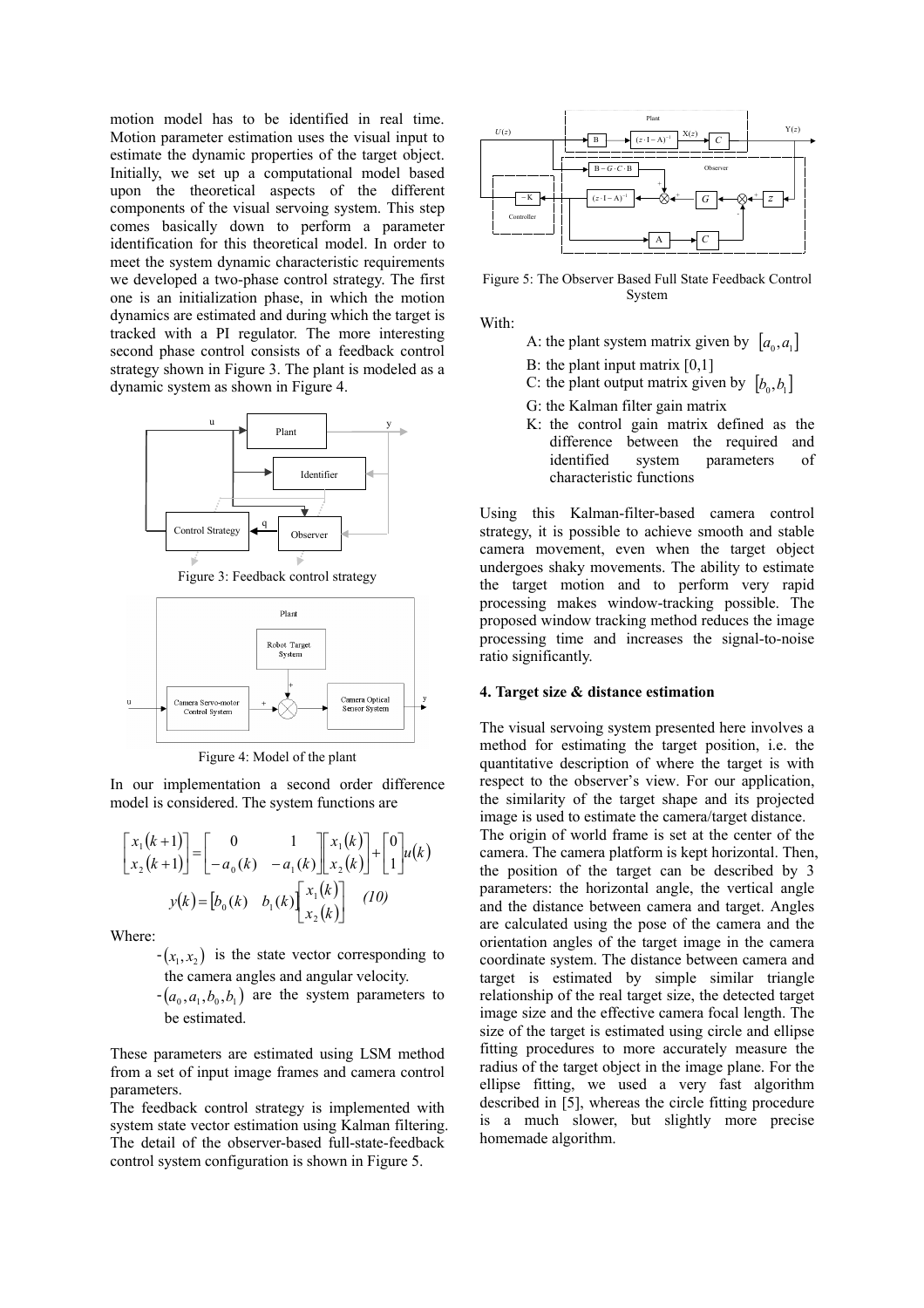## **5. Results**

Showing the results of the presented color target tracking approach and its illumination invariant features is kind of hard if the use of color is not allowed. Figure 6 shows a result of the pixel classification procedure. Remember this is still before the morphology filtering.



Figure 6: Pixel classification

Figure 7 shows one scene of an outdoors static trial. The target detection function works well (detected pixels are painted white).



Figure 7: Outdoor trial

Figure 8 shows an indoor scene during a trial on varying illumination. You can see that the image is very dark, because the lights were turned off, yet the target object is still detected almost entirely.



Figure 8: Extreme dark illumination conditions

Figure 9 shows the distance measurement errors during indoor tests. As you can see, the errors do not exceed 0,12 meters.



Concerning the real-time capabilities, the classification algorithm takes about 60 ms to complete on a PC equipped with an Intel PIV 1.7GHz processor. When adding the 30 ms needed for morphology filtering and 10 ms for other tasks, we see the target-tracking program running at about 10 fps. This is adequate for every-day target tracking tasks, but not for high performance applications, so we still might want to improve the implementation a bit. The most processor-intensive process here is the management of the illumination maps.

## **6. Conclusions**

We have shown a powerful set of algorithms, which were combined to form a universally useable system for automated target detection, tracking and position estimation, using a single and fairly simple pan/tilt camera. The Bayesian-based color constancy approach which was used ensures that this system can keep working, even in harsh illumination conditions. This research was specifically aimed at applicability in the field of robotics and due to its general structure it can also be used for a very wide range of applications. To conclude, we show a picture of the demining robot used for testing.



Figure 10: Demining robot